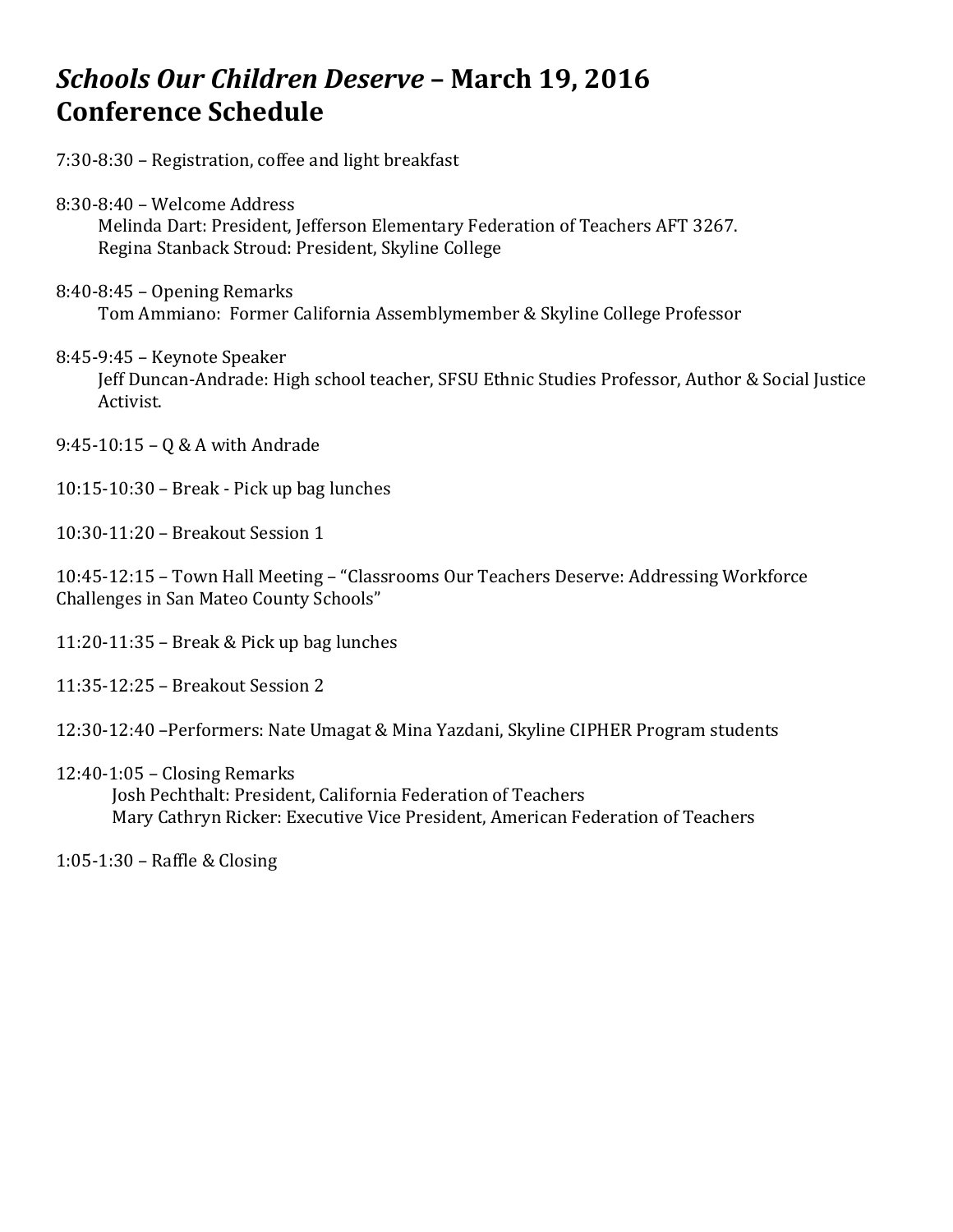# **Conference Speakers**

# **Welcome Address**

## **Melinda Dart**

Melinda Dart is the President of Jefferson Elementary Federation of Teachers, AFT 3267, representing Preschool through 8th grade teachers of Daly City. She has taught in Daly City for 28 years.

## **Regina Stanback Stroud**

Dr. Regina Stanback Stroud, President of Skyline College, began as a professor of Nursing (Santa Ana College) and went on to become the Dean of Workforce and Economic Development (Mission College), the Vice President of Instruction and currently the President of Skyline College.

Dr. Regina Stanback Stroud was recently appointed by President Barack Obama to the President's Advisory Council on Financial Capability for Young Americans to make recommendations on strategies and policies that help improve the financial well being of young people. Dr. Stanback Stroud teaches both in the Mills College and SFSU Educational Leadership Doctoral Programs. She holds a Doctorate of Education in Educational Leadership (Mills College), a Bachelors Degree in Nursing Sciences (Howard University), a Masters Degree in Human Relations (Golden Gate University) and a Masters Degree in Educational Leadership (Mills College).

# **Opening Remarks**

## **Tom Ammiano**

Former California Assemblymember Tom Ammiano is a long-time San Francisco leader who has served the city for four decades as an elementary school teacher, School Board President, President of the San Francisco Board of Supervisors and member of the California State Assembly. He has an unmatched record of legislative accomplishments and history making as a member of the San Francisco Board of Supervisors and State Assembly. A strong advocate for civil rights, schools, and universal health care, he has been on the forefront of reform.

# **Keynote Speaker**

## **Jeff Duncan-Andrade**

Jeff Duncan-Andrade, Ph.D., is Associate Professor of Raza Studies, Education Administration and Interdisciplinary Studies at San Francisco State University. He completed his doctoral studies at the University of California, Berkeley. Duncan-Andrade continues to work as a high school teacher in East Oakland where for the past eighteen years he has practiced and studied the use of critical pedagogy in urban schools. He currently teaches English at Mandela High School in East Oakland. Duncan-Andrade has lectured around the world about the elements of effective teaching in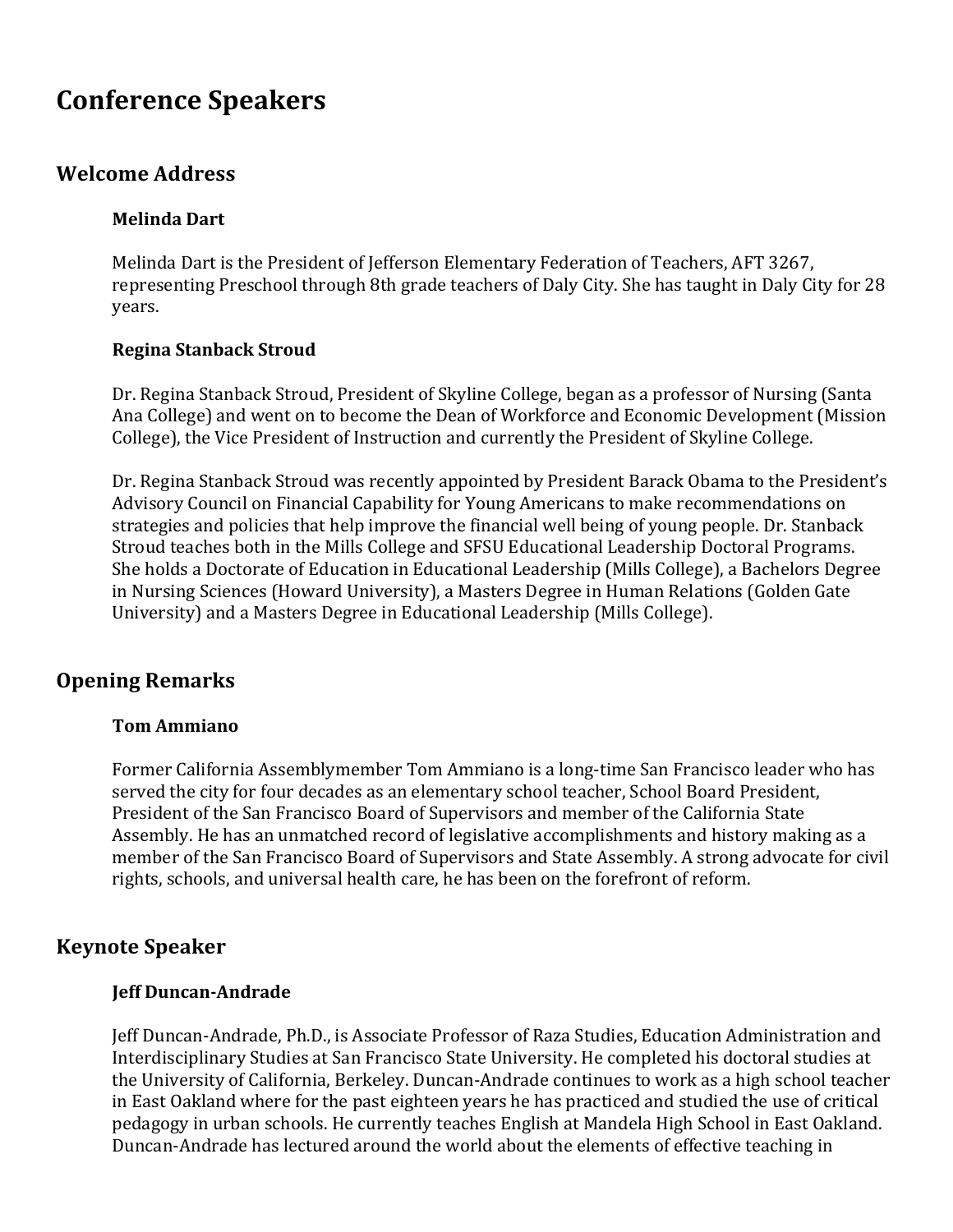schools serving poor and working class children. He works closely with teachers, school site leaders, and school district officials nationally, and as far abroad as Brazil and New Zealand, to help develop classroom practices and school cultures that foster self-confidence, esteem, and academic success for all students.

Duncan-Andrade has authored numerous journal articles and book chapters on the conditions of urban education, urban teacher support and development, and effective pedagogy in urban settings (see cci.sfsu.edu/taxonomy/term/68) that have been published in leading journals such as *Harvard Educational Review* and *Qualitative Studies in Education*. He recently completed two books, *The Art of Critical Pedagogy: Possibilities for Moving from Theory to Practice in Urban Schools* and *What a Coach Can Teach a Teacher*, with Peter Lang Publishing. He is currently completing his third book on the core competencies of highly effective urban educators. His pedagogy has been widely studied and acclaimed for producing uncommon levels of social and academic success for students (see www.rosesinconcrete.org). Duncan-Andrade is the Co-Founder of the Teaching Excellence Network (www.10teaching.net)

# **Closing Remarks**

# **Josh Pechthalt**

Joshua Pechthalt was re-elected President of the more than 120,000-member California Federation of Teachers (CFT) for a second term in March 2013 after serving as President of the United Teachers Los Angeles (UTLA), AFT Local 1021. Pechthalt served UTLA in numerous capacities, including as a school site rep, a delegate to UTLA's House of Representatives and its board of directors, and a UTLA regional area chair. He was chairman of the CFT's Fight for California's Future Task Force that organized a historic seven-week march in 2011 through the Central Valley to shine a light on the state's budget cuts to education and social services. He helped create the Reclaim California's Future Coalition of labor and community partners, instrumental in passing California's progressive tax initiative in 2012. He is currently a vice president of the California AFL-CIO.

Pechthalt taught English as a second language for two years in Cali, Colombia, and social studies for 21 years at Manual Arts High School in Los Angeles. Pechthalt earned a bachelor's degree in philosophy from the University of California, Santa Cruz, and a master's degree in Latin American studies from the University of Wisconsin-Madison.

## **Mary Cathryn Ricker**

**Mary Cathryn Ricker** is the Executive Vice President of the American Federation of Teachers. Ricker formerly served as President of the Saint Paul (Minn.) Federation of Teachers, AFT Local 28, as a member of the AFT K-12 Teachers Program and Policy Council since 2006, and an AFT Vice President since 2012. As President of the Saint Paul Federation of Teachers, Ricker championed innovative, teacher-built solutions that improve teaching and learning as well as strengthen public education.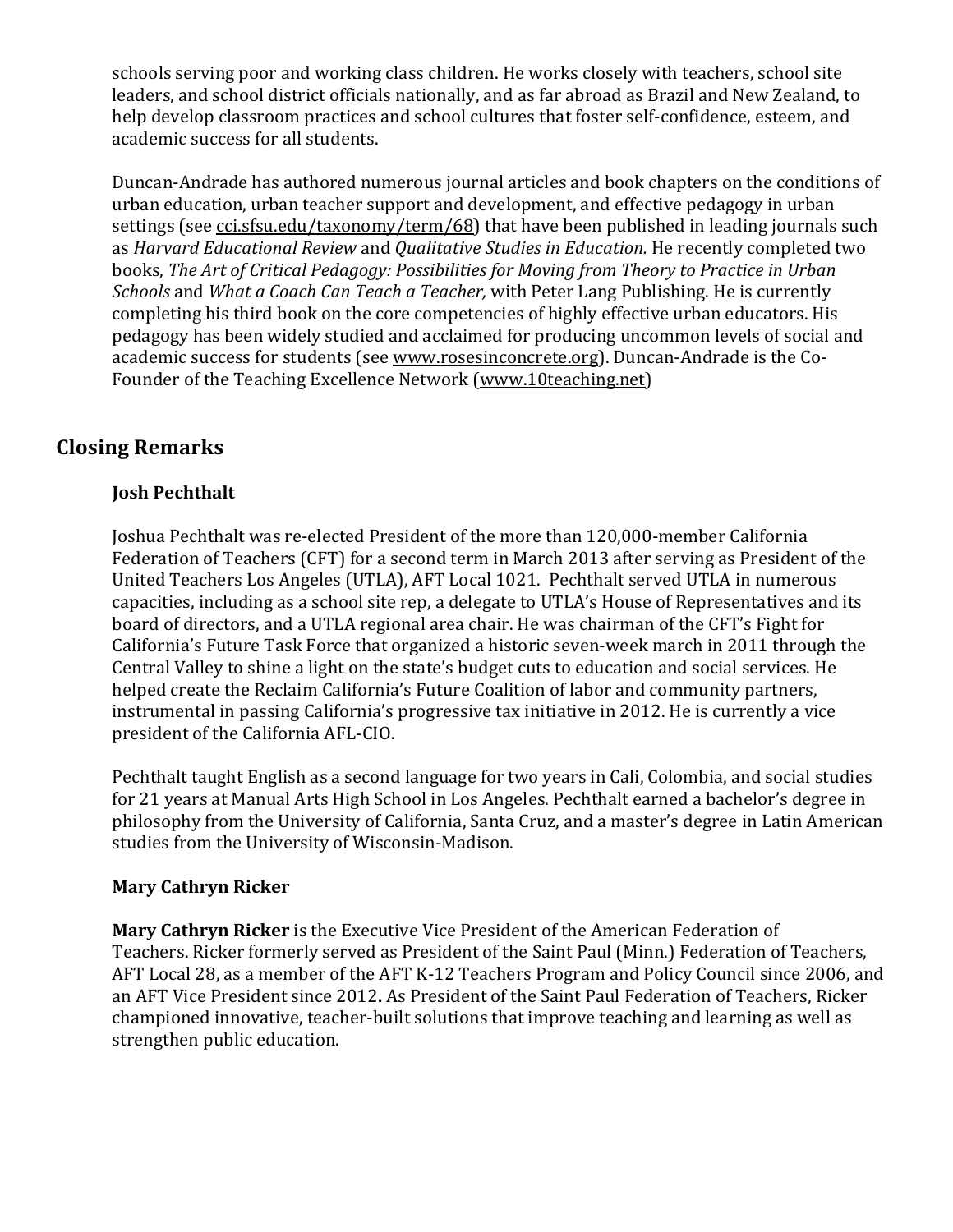# **Breakout Sessions**

# **Town Hall Meeting**

# **Classrooms Our Teachers Deserve: Addressing Workforce Challenges in San Mateo County Schools**

A dialogue amongst legislators, school leaders, educators, and community members about the state of the teacher workforce in early & elementary education in San Mateo County. Come bring your questions and ideas to a "town hall" meeting with SMCOE Superintendent, Anne Campbell, State Senator Jerry Hill, Senior Program Associate for the WestEd E3 Institute, George C. Philipp, and SMC Supervisor, David Pine. This forum is convened by the ECE Mentor Teachers of San Mateo County.

# **Anne E. Campbell: Superintendent of Schools, San Mateo County**

Anne Campbell was first elected to serve as San Mateo County Superintendent of Schools in 2010 and she was re-elected to a second term in 2014. As County Superintendent, one of her primary responsibilities is ensuring the financial and academic stability of the county's 23 school districts, which serve nearly 94,000 students. Prior to her role as County Superintendent, Ms. Campbell was Superintendent of the Portola Valley School District between 2003 and 2010 and Superintendent of the Belmont-Redwood Shores School District between 1997 and 2003.

# **Senator Jerry Hill: California's 13th State Senate District**

Senator Jerry Hill was elected to the California Senate in November 2012. Senator Hill joined the state Legislature's upper house with a strong track record of leadership consisting of over 20 years of public service as an elected official. He was the Mayor of the city of San Mateo, he served on the San Mateo County Board of Supervisors, and he was a member of the State Assembly.

# George C. Philipp: Senior Program Associate, WestEd E3 Institute - Excellence in Early **Education**

George C. Philipp is responsible for advancing early educator professional development activities locally, regionally and statewide. He manages the E3 Institute Comprehensive Approaches to Raising Educational Standards (CARES) Program and the Professional Development Roundtable that brings together local institutes of higher education and community agencies to address issues faced by the early education workforce.

# **Supervisor David Pine: District 1 Representative, San Mateo County Board of Supervisors**

Dave Pine was elected to the San Mateo County Board of Supervisors in a special election in May 2011 and served as Board President in 2014. He represents District 1, which includes Burlingame, Hillsborough, Millbrae, San Bruno and portions of South San Francisco, as well as the unincorporated communities of San Mateo Highlands, Baywood Park, Burlingame Hills and the San Francisco Airport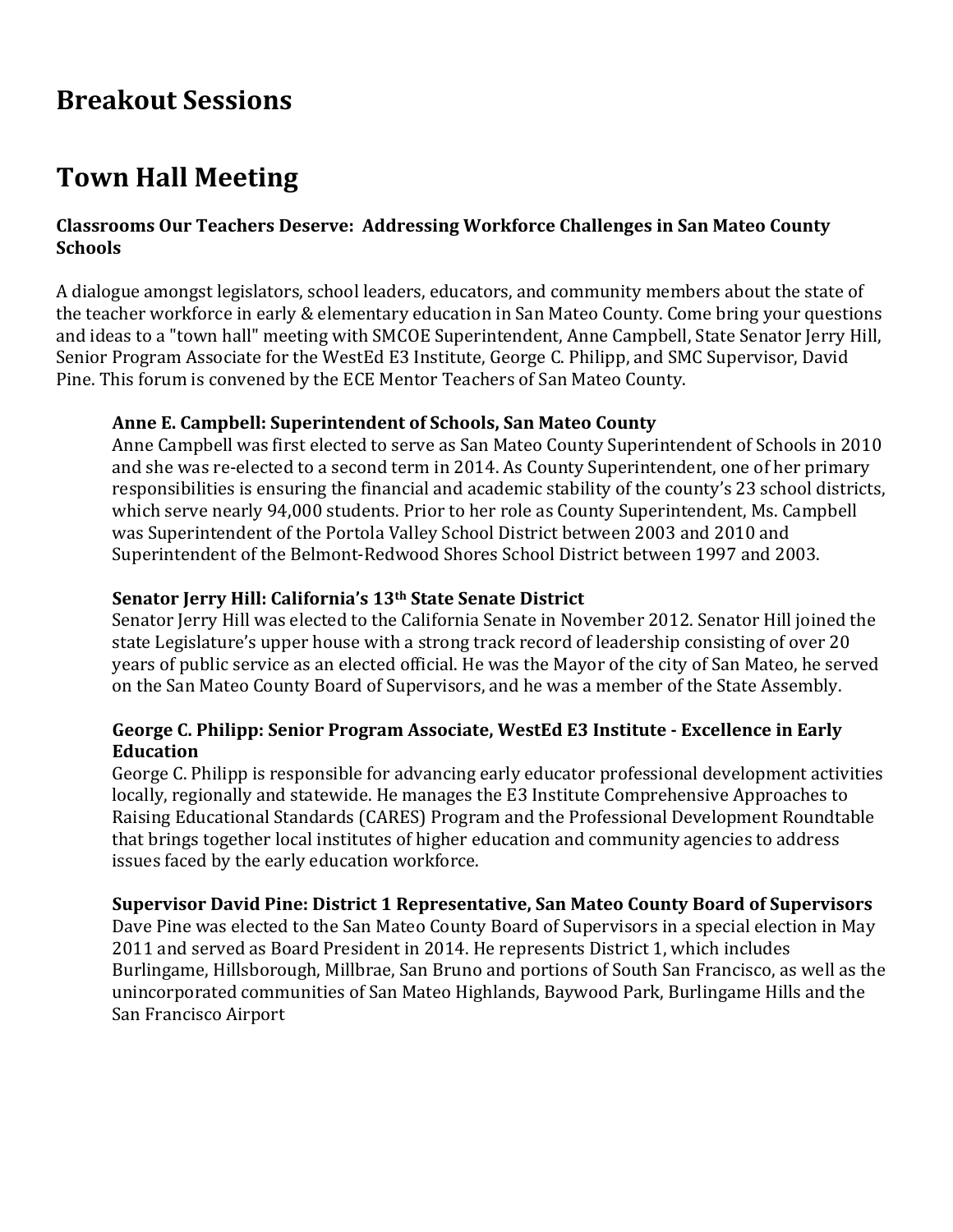# **Meet the Author**

#### **Reading & Signing by Maya Christina Gonzalez**

*First Book* will be giving away FREE books by two well-known childrens' authors: Maya Christina Gonzalez and Mo Willems. Author Maya Christina Gonzalez will lead children in storytelling and sign copies of her books in the Loma Chica Childcare Center (located across the street from the college) throughout the duration of the conference.

In 1994, at Maya's first art opening in San Francisco, she met Harriet Rohmer, the original founder of Children's Book Press (now an imprint of Lee & Low Books). When Harriet asked her if she was interested in making art for a children's book, she felt as though she had come home. Since then she has created art for over 20 children's books, three of which she also wrote, including her latest book, *CALL ME TREE*, listed as one of the "Best Picture Books of 2014 That Celebrate Diversity" by Kirkus Reviews. She works in schools throughout the country and cofounded her own press with her partner, Matthew. She loves to teach others everything she knows about creating children's books through her online school and her e-course, *The Heart of* It: Creating Children's Books that Matter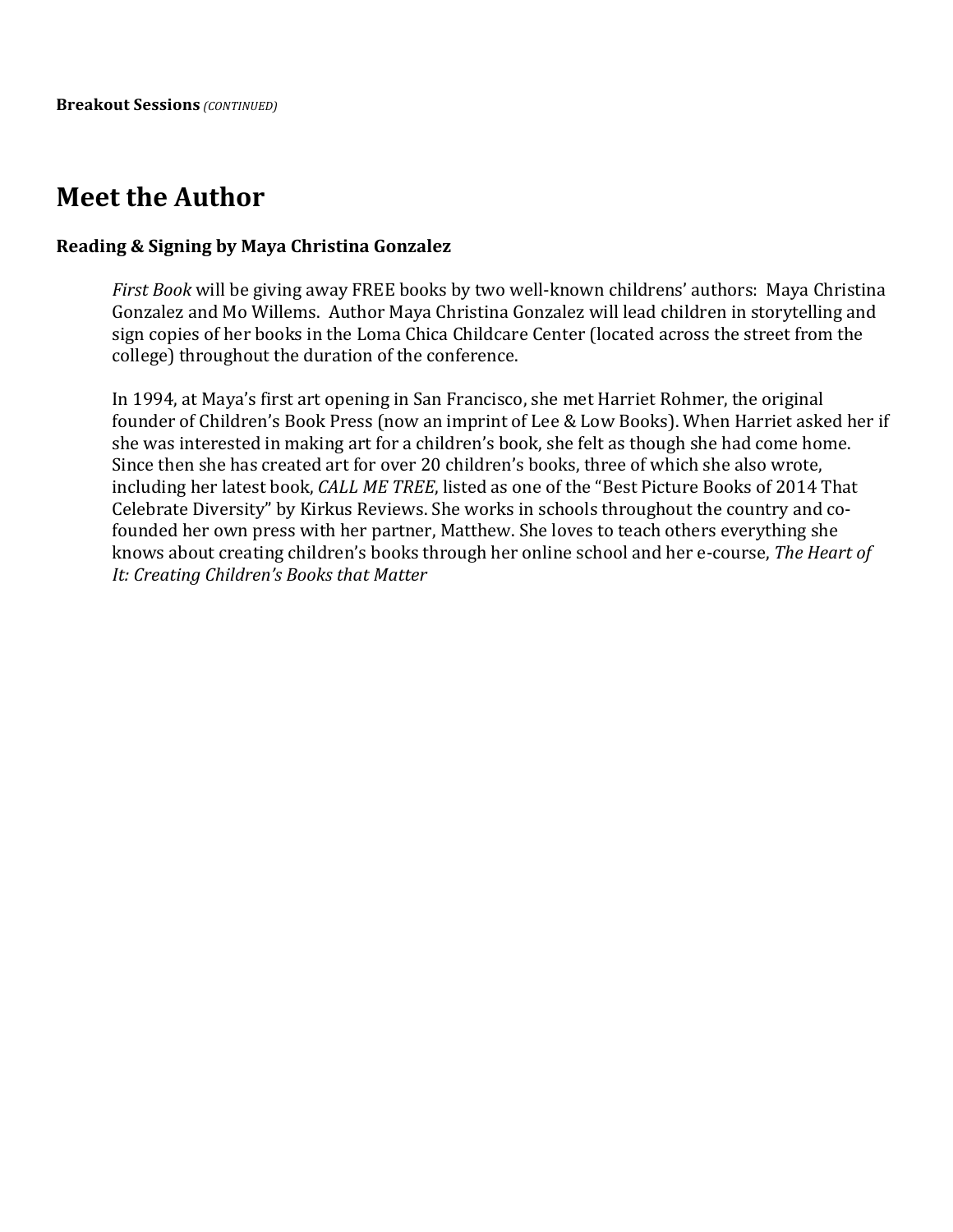# **Workshops**

# *Pre-K - College*

# **Immigration Reform: DACA and DAPA**

In 2012 the Obama administration announced the Deferred Action for Childhood Arrivals (DACA) program, which temporarily removes the threat of deportation against eligible DREAMers. Join us for a candid conversation about immigration, citizenship and the Obama Administration's executive actions on immigration. Come learn about the tools and resources available to educators, school support staff and community partners to help undocumented students apply for DACA, get parents ready to apply for DAPA, and take action to pass comprehensive immigration reform.

#### **Presenter:**

Cesar Moreno: Associate Director, Human Rights & Community Relations Department, American Federation of Teachers, National Office, Washington D.C.

César Moreno Pérez oversees the AFTs work on immigration, implementation of DACA and DAPA, unaccompanied and refugee children, and US child labor. Prior to joining the AFT, he was the Executive Director for the United States Hispanic Leadership Institute.

## Live & Learn: The Effects of the Housing Crisis on Education & Educators

The Bay Area is one of the most expensive places to live. However, the majority of residents have not seen significant increases in income, making it challenging to keep up with the rising cost of living. The result is the current Housing Crisis, with its out-of-reach rental and home buying costs forcing many working families to make tough decisions, including the possibility of moving away. Students and school workers—teachers, counselors, office staff, maintenance workers, bus drivers, administrators, and more—now face the possibility of leaving the schools they love. Hear from fair housing advocates about the realities of this crisis, the impacts it has on our students and schools, and how you can join the growing movement to call for short and long-term solutions. 

#### **Presenters:**

4 North County Coalition (4NC) Fair Rents 4 Pacifica

## **Working Effectively with LGBT Families**

This workshop will address LGBTQIA definitions, terminology, issues and children's stories as well as parents who are LGBTQIA and discuss their stories and concerns. Resources and activities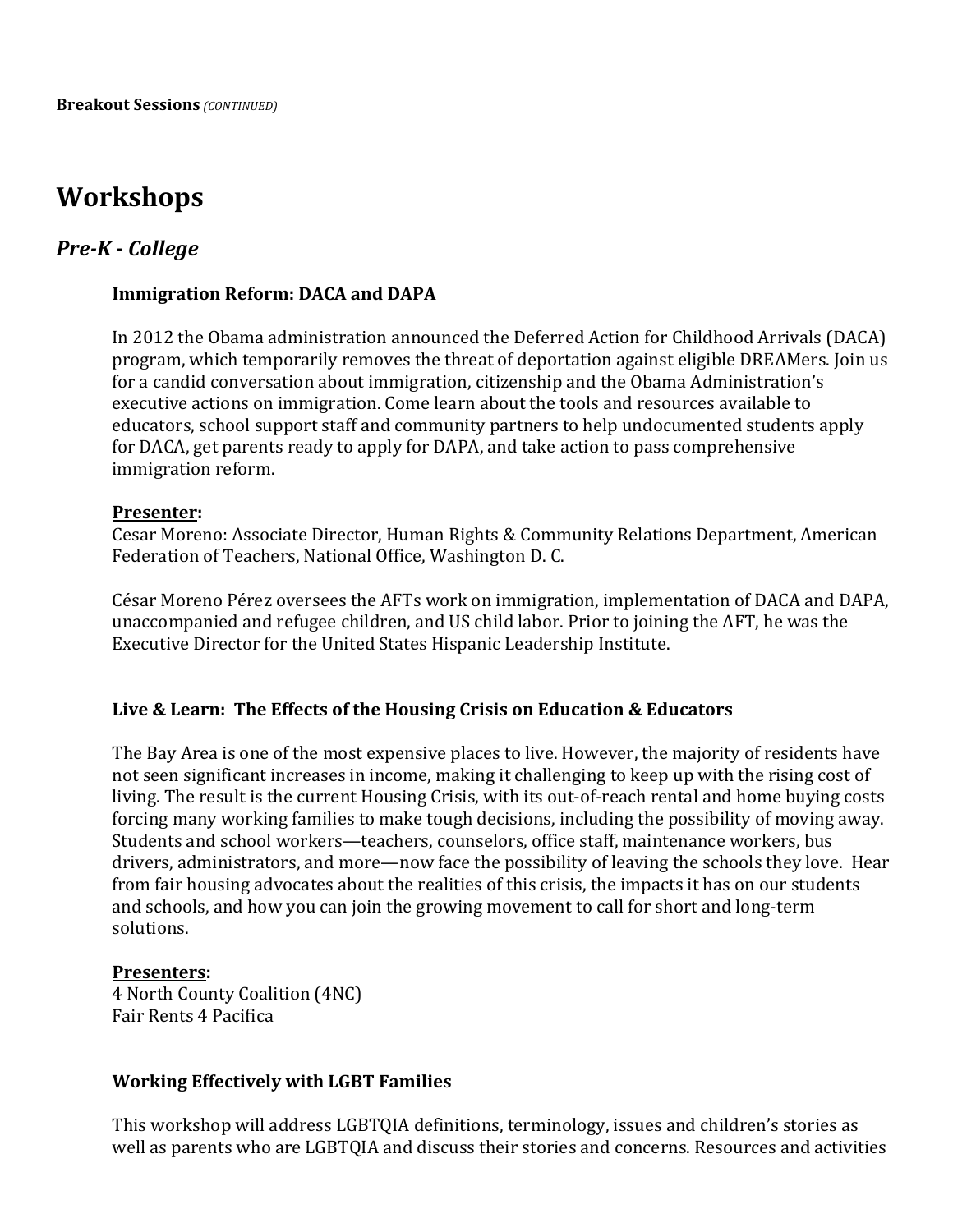will be provided to expand educators' awareness of these issues in school settings. Through the use of multimedia presentations, discussion, resource packets and activities, participants will leave with a better understanding of the LGBTQIA community.

## **Presenters:**

Kate Goka Joe Coffin

Kare Goka lives in Brisbane with her wife and three kids. She's a lifelong education nerd and has spent over ten years working as a high school teacher, administrator and currently as a beginning teacher coach.

Joe Coffin lives in Pacifica with his partner and son. He and his partner adopted a three-year-old boy eight years ago who has Autism. He has a BA in social work and a passion for sharing his journey with others.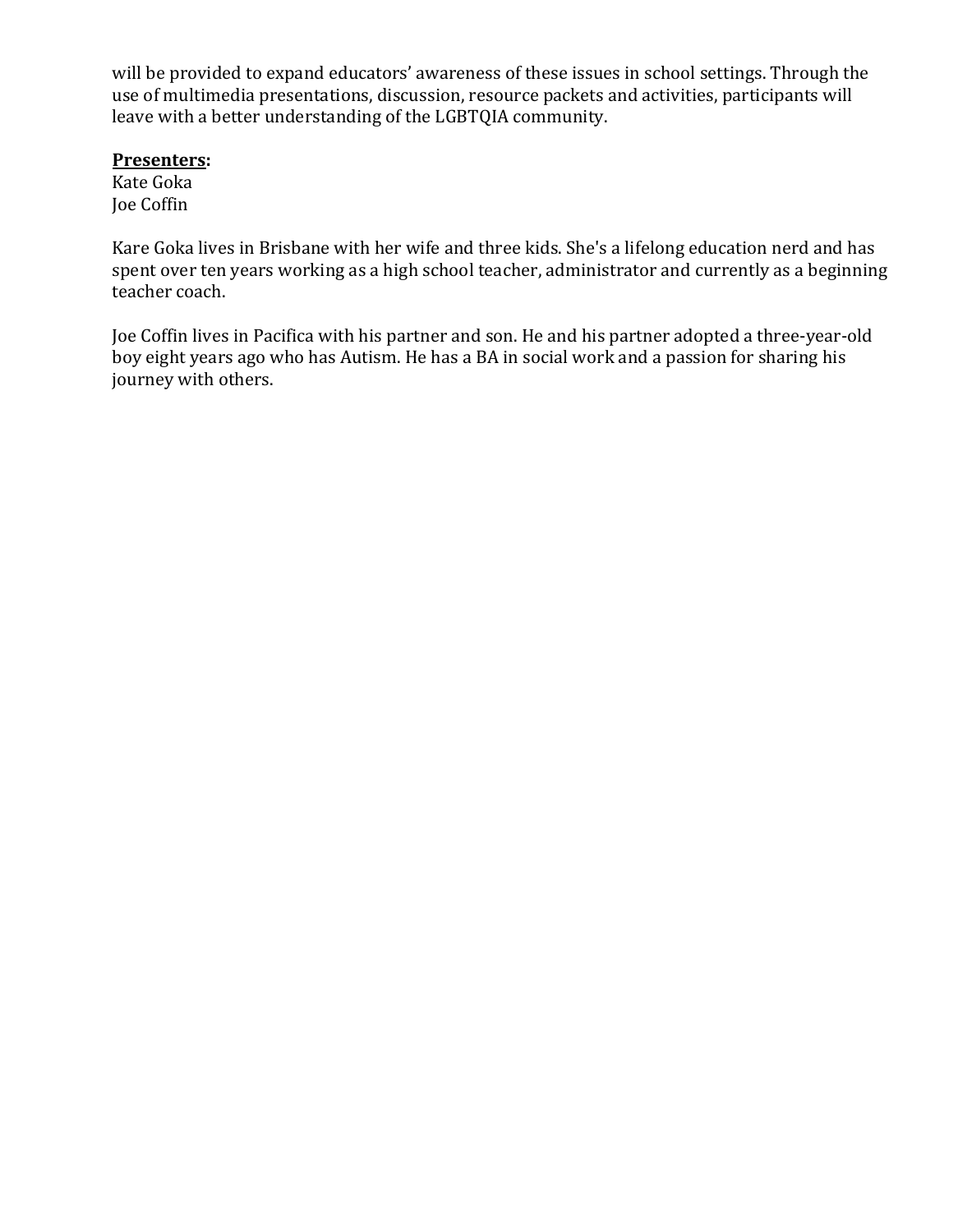# *K-12*

# **Behavior Management at Home and at School - Pre-K-8**

Young children are just beginning to realize that they are separate individuals from their parents and care givers. They are driven to act independently, but they are still developing the communication skills needed to express themselves. At the same time, these young children are not yet capable of understanding logic and are struggling to control their emotions. This workshop focuses on tools that parents and caregivers can implement to help young children navigate the tide of strong emotions and provide guidance as they struggle to assert their individualism. 

## **Presenter:**

Dr. Brenda Bachechi: Special Education Coordinator for the Sequoia Union High School District.

Dr. Bachechi earned her Bachelor's degree from Arizona State University, her Master's degree from University of Arizona, and her doctorate from San Francisco State University. She has held a variety of positions in education, including home consultation for families with young children, regional Coordinator for Part B (preschool) programs in Georgia, and Director of an inclusive early childcare center.

## **English Language Learners - Pre-K-12**

*(NOTE: 1st Workshop during Breakout Session 1 is focused on grade levels Pre-K–5) (NOTE:* 2<sup>nd</sup> Workshop during Breakout Session 2 is focused on grade levels 6–12)

This workshop will focus on the latest research findings identifying best practices for second language acquisition. Come learn about what teachers need to know to help English Language Learners (ELLs) achieve, and what makes a superior education program for ELLs. Additionally, participants will receive information on Colorín Colorado, the most widely used online resource for educators of ELLs.

#### **Presenter:**

Giselle Lundy-Ponce: Associate Director, Educational Issues Dept., American Federation of Teachers National Office, Washington D.C.

Giselle Lundy-Ponce has been working in the field of PreK-12 education policy and advocacy for the last twenty-two years. Currently her work focuses on policy and research analysis for the AFT, where she leads the AFT's work on English Language Learners and Latino student achievement.

**English Language Learners & the Common Core - Pre-K-12** *(NOTE: This is a TWO-HOUR WORKSHOP, so it will only be offered one time.)*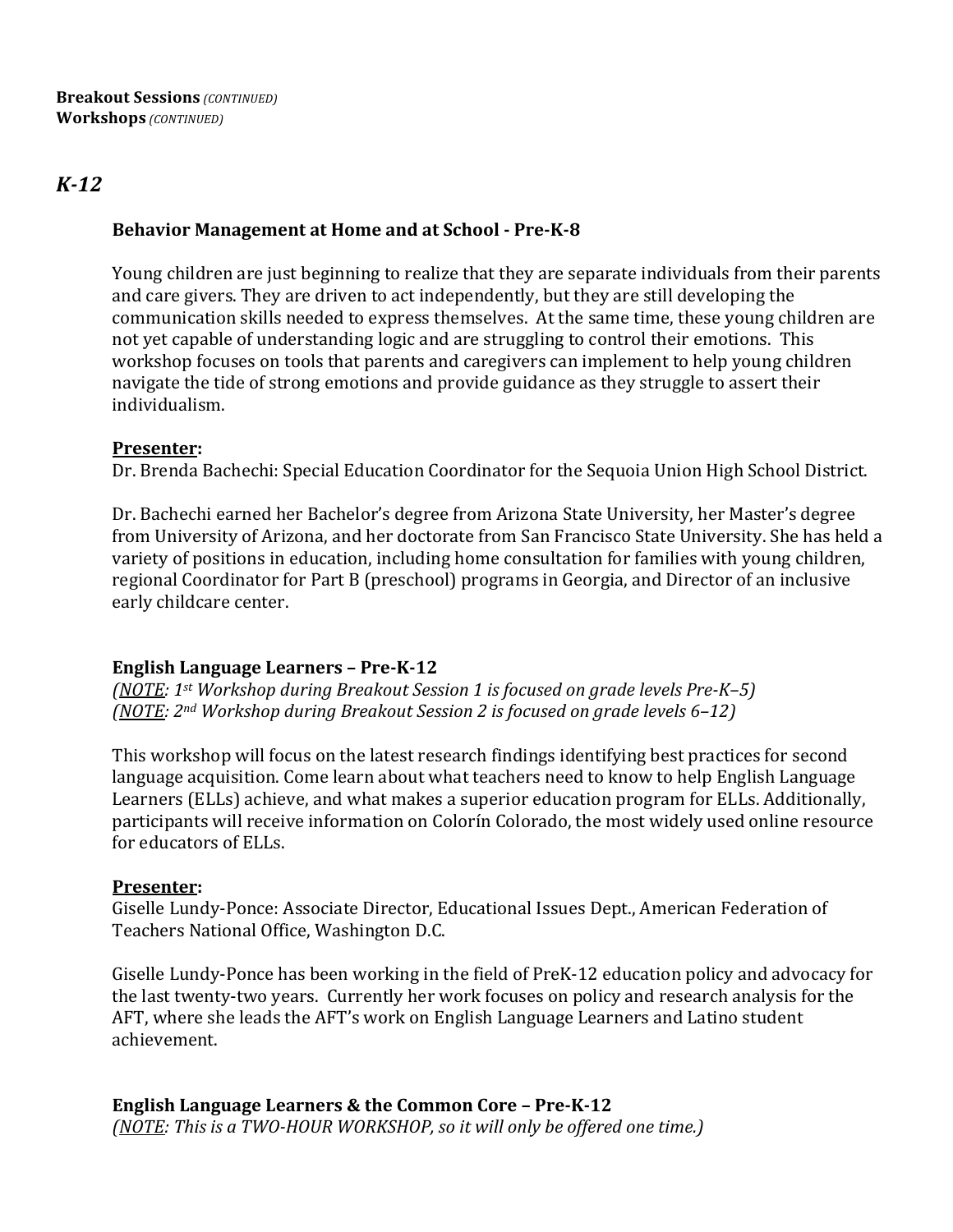English Language Learners are the fastest growing student demographic, and they must be taken into account when the Common Core State Standards (CCSS) is being implemented. Participants will learn about the support ELLs will need to meet the CCSS, the new roles for teachers and educators of ELLs in the era of the CCSS, and will be introduced to strategies and resources that include ELLs in the CCSS. Participants will also get an introduction to online resources related to ELLs and the Common Core.

# **Presenters:**

Susan Lafond: Professional Development Specialist, Education Trust, New York State United Teachers Becky Corr: AFT National Trainer, Douglas County Federation of Teachers

Susan Lafond, a Nationally Board Certified Teacher in English as a New Language (EAYA ENL),

has 20 years of combined experience teaching ESL and foreign languages. She currently designs and manages online and in-person professional development for coursework across all subject areas.

Becky Corr has taught English learners ranging from preschool to the university level. For the past six years, she has served as a course developer, professional development facilitator, teacher leader, and high school teacher for Douglas County School District in Colorado.

# *First Book*: A Partner for Learning and Community Engagement - Pre-K-6

Come join us to learn all about *First Book*! Find out how *First Book* started and how it has grown to be a trail-blazing provider of books to schools that serve disadvantaged children. Learn how schools, teachers, staff & volunteers can register with *First Book* and use *First Book* strategically to increase students' access to books, and discover the various collections of books on the *First Book* Marketplace that foster multicultural awareness.

# **Presenter: Roxana Barillas**

Roxana Barillas serves as Director of Hispanic Engagement for *First Book*, a nonprofit social enterprise that has provided over 115 million books to kids through its network of over 100,000 educators, librarians and program leaders serving children in need. Prior to joining *First Book*, she served as part of President Obama's Faith-based and Neighborhood Partnerships Initiative as Deputy Director of the US Department of Agriculture's Center for Faith-Based and Neighborhood Partnerships.

# **The Resources Our Schools Deserve: Help Improve School Funding in Northern San Mateo County**

California has consistently sat among the bottom 10 out the country's 50 states in rankings that compare how much schools have available to spend, student-teacher ratios, and other measures. At one point our state dropped to the very bottom—50th in the nation—because of the lack of money spent on each California student. While the numbers have improved slightly, our schools in Northern San Mateo County are still forced to make do with fewer resources than our neighboring districts, and we are below the state average. Come hear from a panel of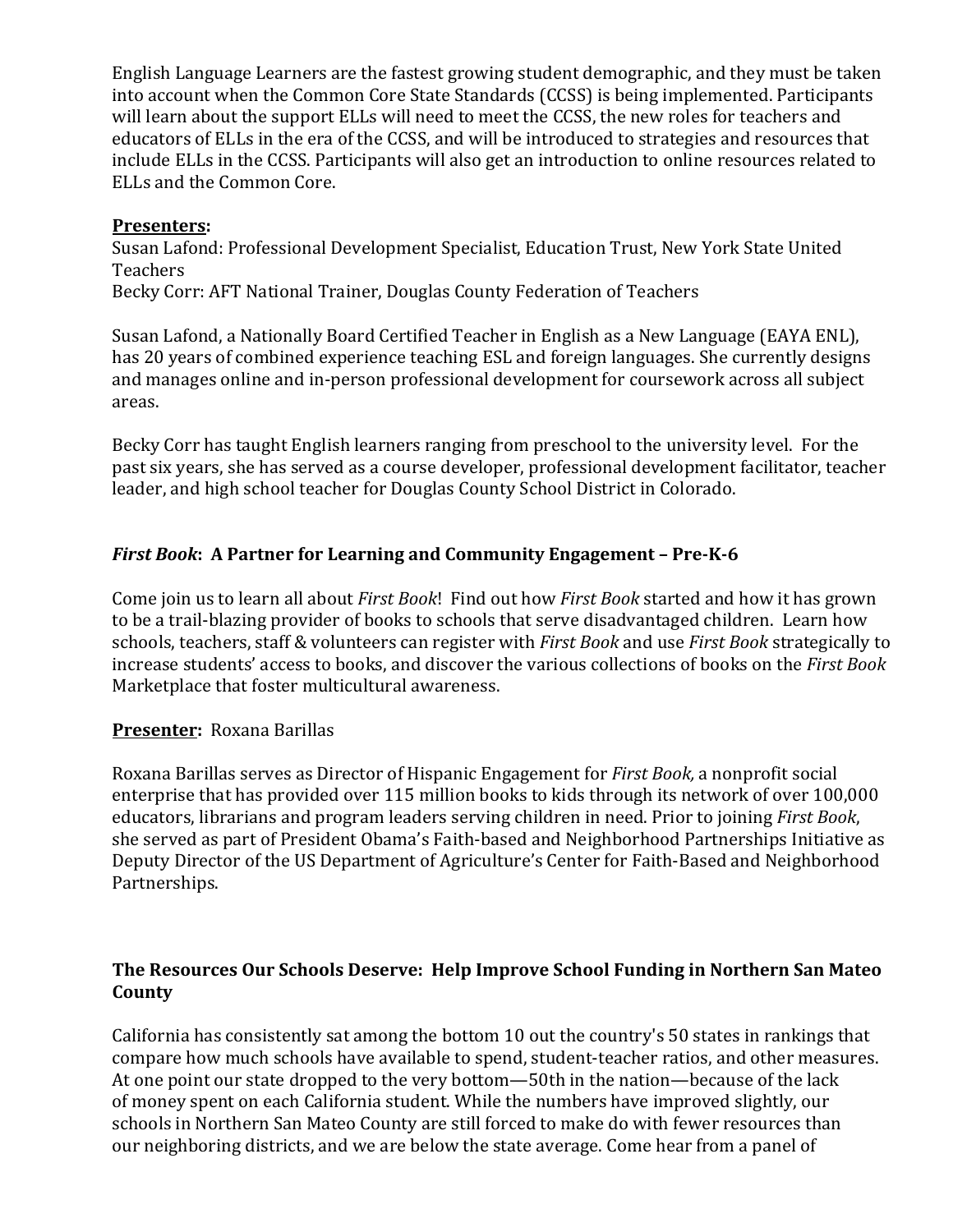union leaders, teachers, school board members and education advocates about the challenges we face, and find out how you can help us fight for fair funding and the resources needed to create the schools our children deserve.

## **Facilitator:**

Stephanie Schaudel: Teacher, Oceana High School, Jefferson Federation of Teachers, AFT 1481

# **Panelists:**

Melinda Dart: President, Jefferson Elementary Federation of Teachers, AFT 3267 Fred Glass: Communications Director, California Federation of Teachers Sergio Robledo-Maderazo: President, Jefferson Federation of Teachers, AFT 1481 Kalimah Salahuddin: Jefferson Union High School District

## **Taller Para Padres de Familia -**  $(1<sup>st</sup> Workshop K-5)$  $(2<sup>nd</sup> Workshop 6-12)$

Estándares Estatales Esenciales Comunes en Lenguaje – Una Introducción Para Padres

; De qué se tratan los Estándares Estatales Esenciales Comunes (CCSS por sus siglas en inglés) y cómo puedo ayudar a mi niño? Este taller le proporcionará una introducción a estos estándares. Los participantes se informarán sobre el apoyo que los niños y jóvenes necesitarán para alcanzar los estándares, y dar ideas a los participantes de cómo ayudar en casa.

# **Presentadora:**

Areli Schermerhorn

Areli Schermerhorn trabajó durante más de 20 años como maestra de Inglés como Segunda Lengua en el Distrito Escolar de la Ciudad de Syracuse, Nueva York. Actualmente se desempeña como coordinadora de los programas de Inglés como Nueva Lengua, Lenguas Extranjeras y Educación Bilingüe del distrito**.**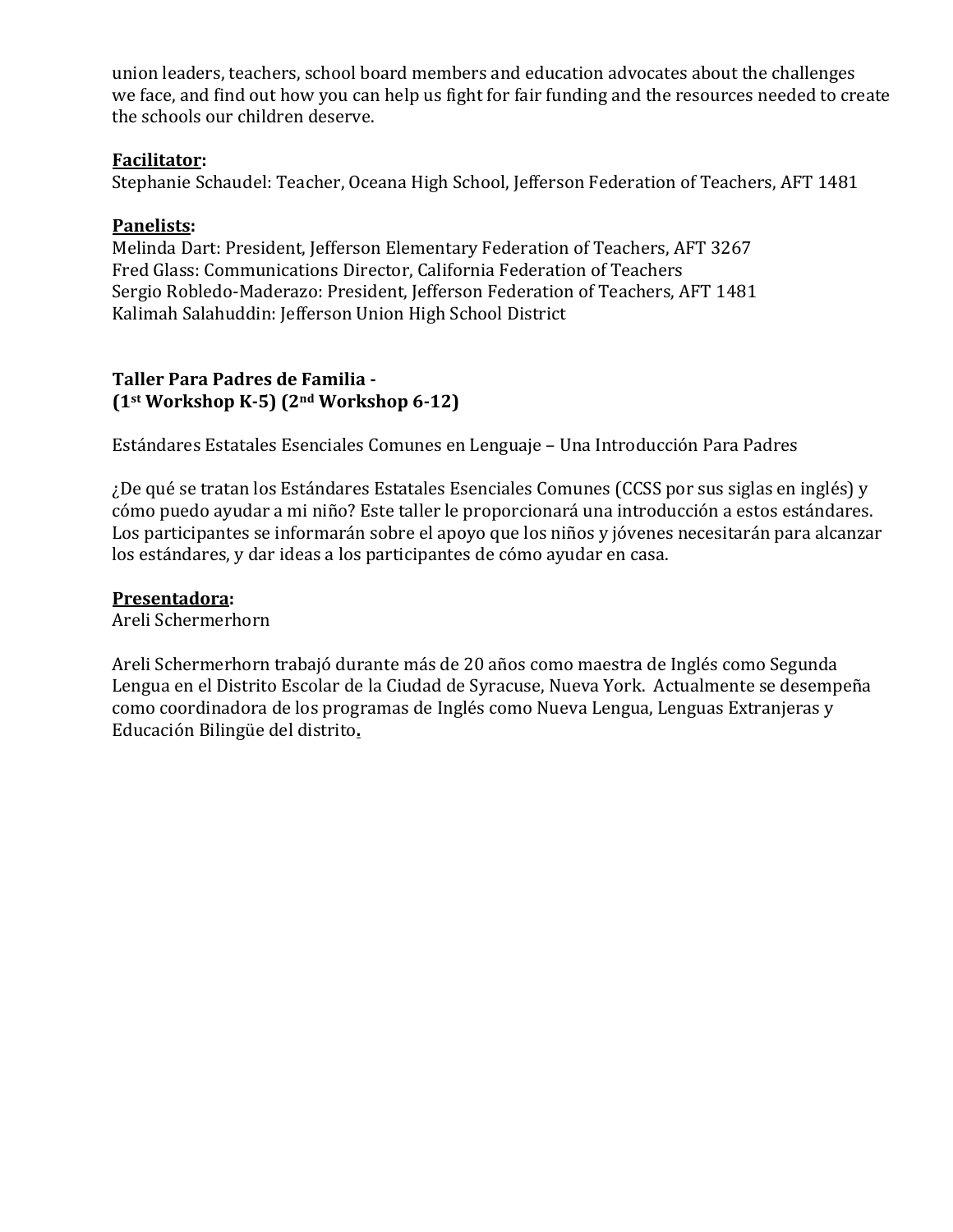# *9-12*

# Beyond "How Was School?" Parent/Guardian Involvement Tips for High School

Even though countless studies suggest that their involvement is key to student success, the roles that parents and guardians should play seem to become less clear as students get past the first few years of elementary school. Hear some helpful tips on how to be an effectively engaged parent or guardian of a high school student from JUHSD teachers and counselors. The workshop will also share some of the key topics surrounding high school success, recent changes in education, and what is needed to prepare for college and career.

# **Presenters:**

Melissa Ambrose: Wellness Counselor, Oceana High School, Jefferson Federation of Teachers, AFT 1481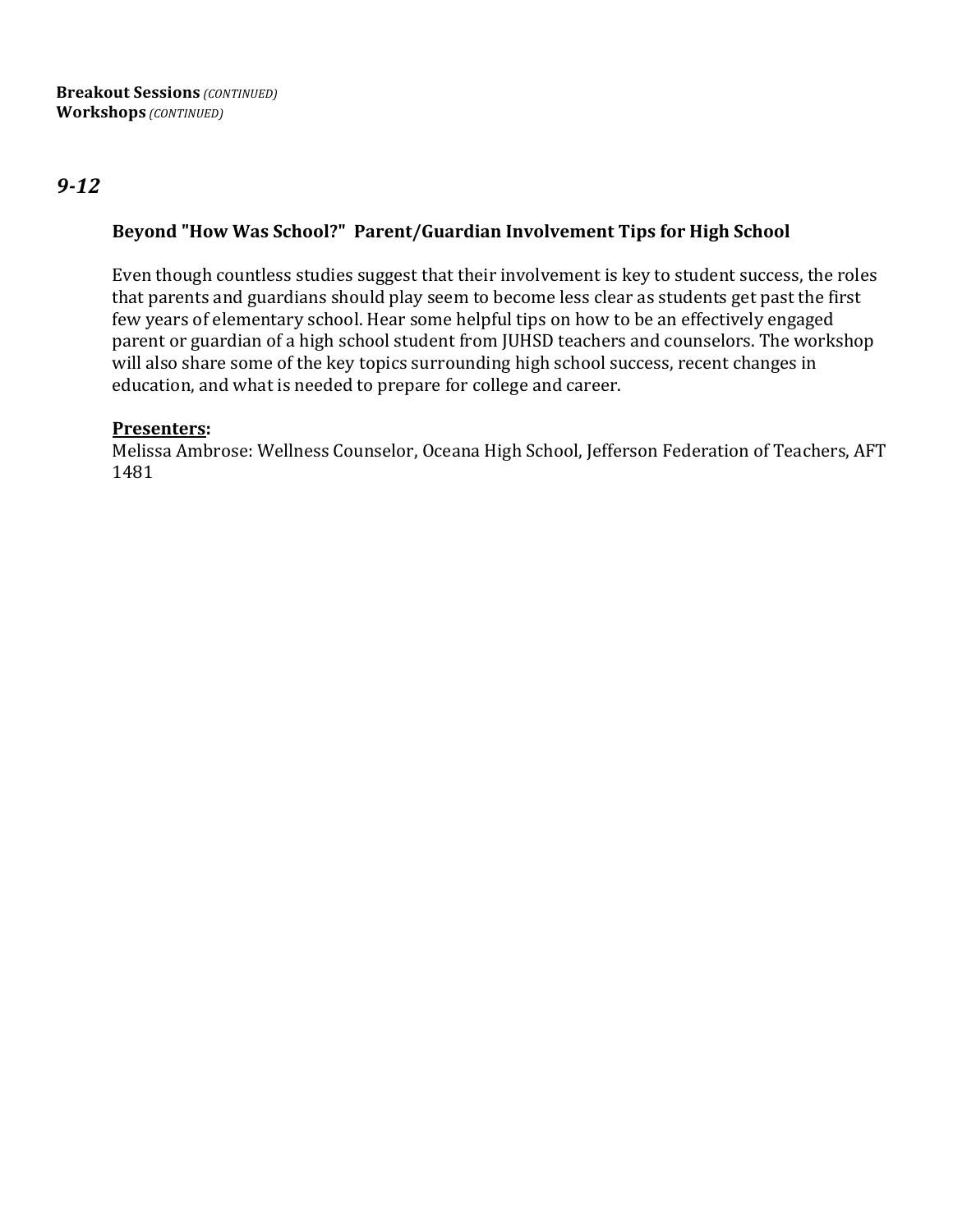# *12-College*

# **College Survival Skills 101**

This panel of staff & faculty members will share valuable information about the variety of resources that help students succeed at our three colleges, such as The Spark Point Center & Food Bank, Financial Aid, The Economic Opportunity Program, The Transfer Center, The Disabilities Resource Center, The Learning Center's Math & English tutoring programs and more. This is an opportunity to meet the people who head-up these programs, ask questions and learn how to get the most out of the community college experience.

# **Facilitator:**

Suzanne Poma

# **Panelists:**

Chanel Daniels: English Professor & Instructional Aide, The Learning Center Adolfo Leiva: SparkPoint Director, Canada College Jessica Lopez: Counselor, TRIO, EOPS & Middle School Programs Melissa Matthews: Disabilities Resource Center Coordinator Suzanne Poma: Counselor & Transfer Center Coordinator

Chanel Daniels has worked at Skyline College since fall 2012 and is one of two English Instructional Aides for The Learning Center, as well as the TRIO English Coordinator, an English professor, and a member of the ASTEP Learning Community. She received her Masters in English Literature, as well as a Certificate in Composition and Post-Secondary Reading at San Francisco State University.

Adolfo Leiva currently serves as the Director of SparkPoint at Canada College and previously served as a Program Services Coordinator at SparkPoint at Skyline College. Committed to student equity and success, he brings a wealth of knowledge in connecting students to financial literacy and products along with student services and resources.

Jessica Lopez is a Counselor at Skyline College where she works with both the TRIO and the EOPS Programs as well as teaching Counseling and Career courses. She received an Associate of Arts in Liberal Arts from Mt. San Antonio College, a Bachelor of Arts in Psychology from UC Berkeley and Master of Science in Counseling from San Francisco State University.

Melissa Matthews is a Counselor and the Coordinator of the Disability Resource Center at Skyline College. She has a BA in Anthropology and a JD from the University of Florida. She also received her Ed.M. and M.A. in counseling from Teachers College, Columbia University.

Suzanne Poma is a Counselor and the Coordinator of the Transfer Center at Skyline College. She also provides specialized counseling for Honors Transfer Program students. She received a Masters in Education in Counseling from San Jose State University and her BA in Sociology from UC Santa Barbara.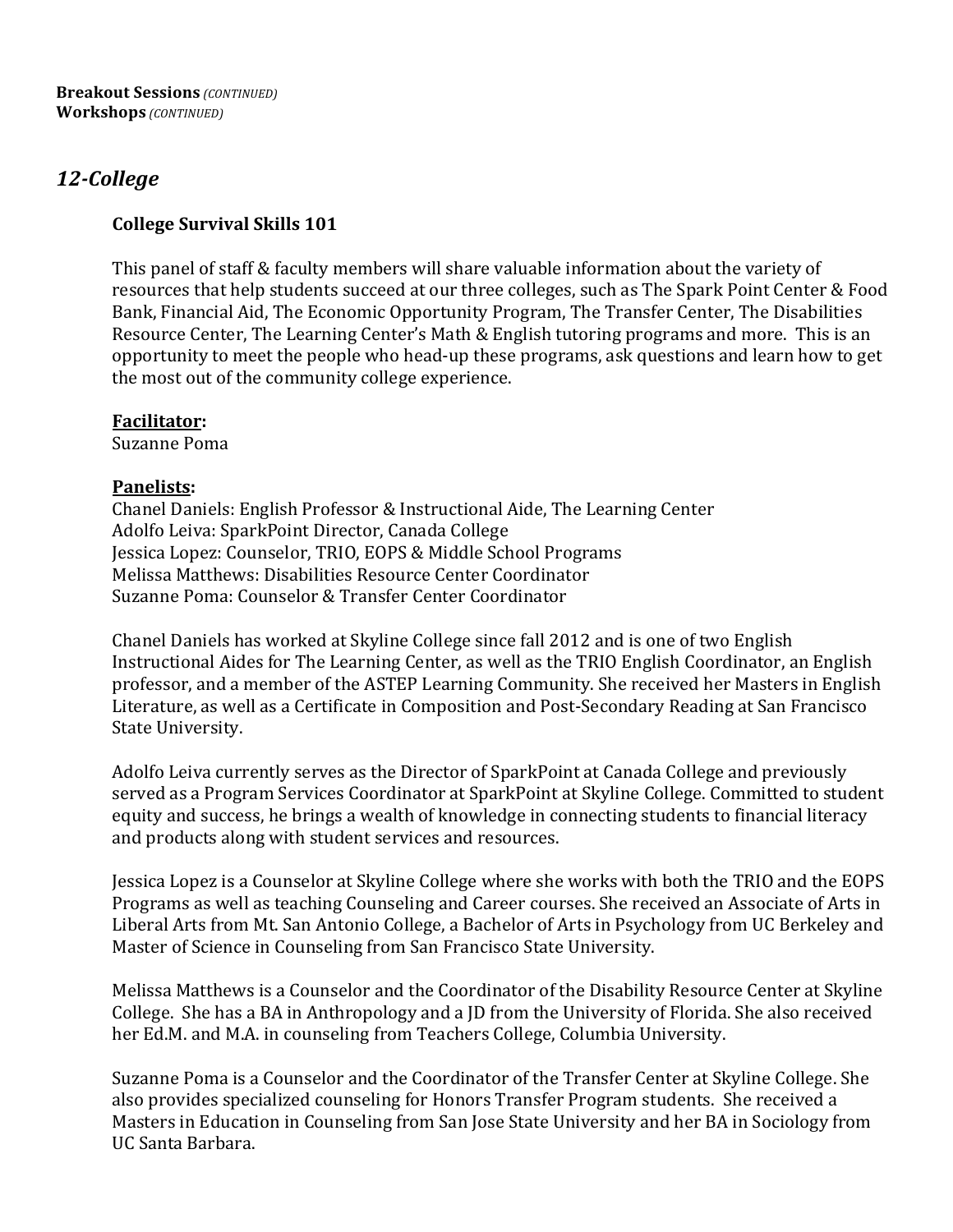# **Coming & Going: Making the Transition** *To & From* **Community College**

This panel of college students, staff and faculty will present a straightforward discussion of the costs of attending community college compared to state, UCs & private universities, as well as the availability of support and resources, the size and types of classes offered, the frequency of student interaction with faculty and the ease of transition to a four year university and/or the work world. Panelists will also discuss the changes in the relationships between parent & child when a child transitions to a college environment, the growth in maturity  $&$  independence and how the colleges help to prepare students for the next steps in their life journeys.

## **Facilitator:** Lavinia Zanassi

#### **Panelists:**

Martina Center-Goodman, Student Retention Specialist, Middle College Abby De Los Reyes, Graduate of Skyline College, Transfer Student to SFSU Dessaline Douglas, Student Ambassador Leitu Takapu, Financial Aid Program Student Ambassador Lavinia Zanassi, Career Counselor & Career Center Coordinator

Martina Center-Goodman is an educator with nearly 20 years of experience working with children and families. She is currently employed as the Retention Specialist for the Middle College at Skyline College program. Prior to her work with the Middle College program, Martina worked as a Master Teacher at the Skyline College Child Development Center for 17 years.

Abby De Los Reyes, a senior at San Francisco State University, aims to obtain her Bachelors of Arts degree in Psychology in order to pursue a career in animal behavior science. She reminds those who are still unsure about Skyline College, or perhaps college in general, that school is more than just getting good grades; it's about finding yourself and shaping your future opportunities.

Dessaline Douglas was born in San Francisco and grew up in East Palo Alto. He is an alumnus of Woodside High School. Dessaline went on to attend Canada College, Shasta College and Missouri Western State College, where he set records as an athlete. He left school early to enter the work force in order to provide for his family. He has returned to college in order to complete a bachelor's degree in Administration of Justice.

Leitu Takapu has worked diligently to accomplish her academic goal of becoming a Social Worker. Skyline College has changed her life from being hopeless to hopeful by offering so much learning and financial support. Leitu has a message for future students within the community: It's never too late to start, or go back, to college.

Lavinia Zanassi has served over the past three decades as a college faculty member and program coordinator. Her educational work has focused on advancing college readiness and career preparation of students at both the university and community college levels.

## **Keeping the Community in Community College: The Value of Life-long Learning**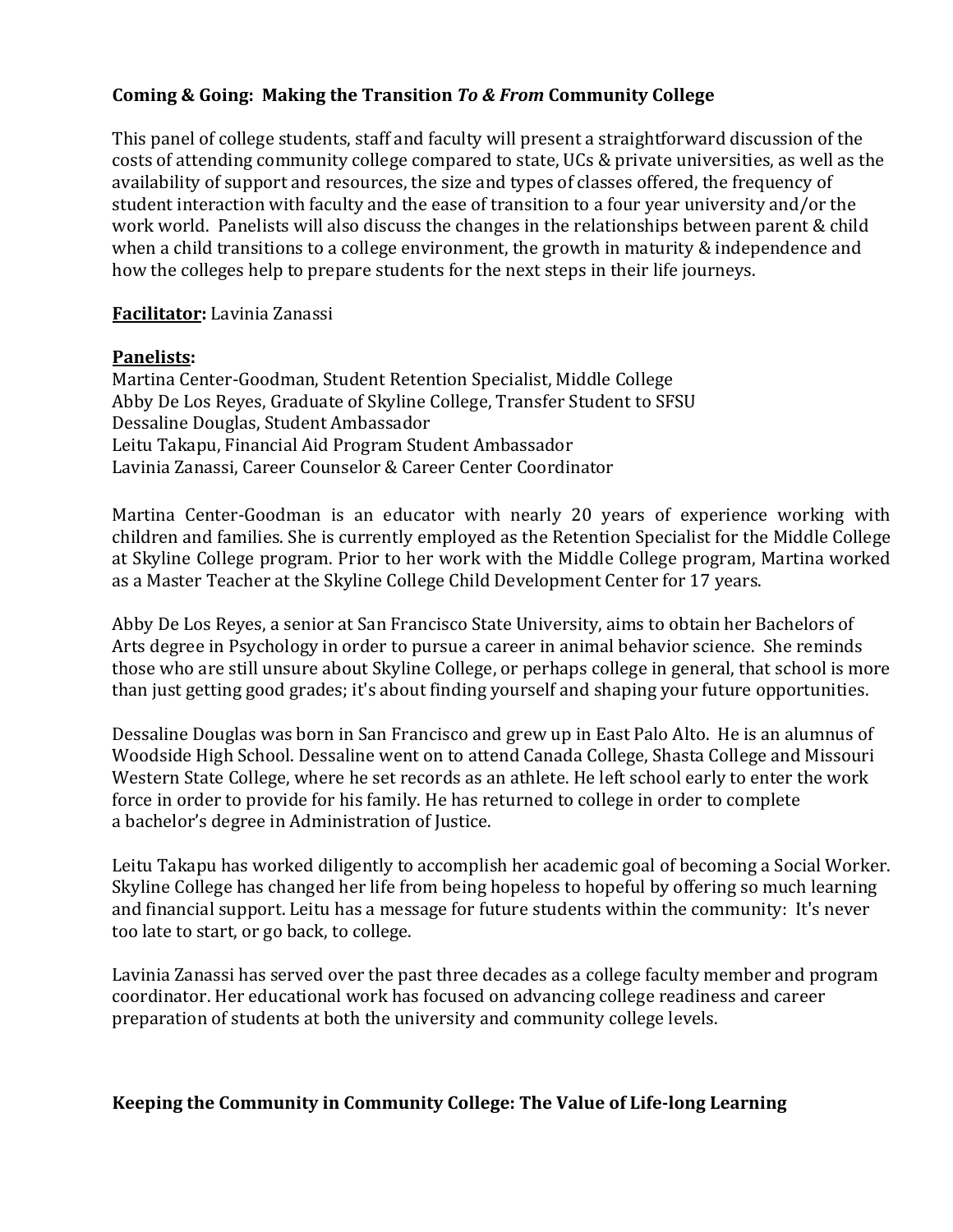This panel of faculty members dedicated to teaching Life-long Learning courses will share the benefits of Music, Studio Art, Art History, Dance, Foreign Languages & Creative Writing classes. Enrichment courses help support the needs and interests of our community members and are an integral part of the original mission of California's community colleges. The panelists will also discuss the current Repeatability Rules that have created serious limits and barriers to access to these courses and tell you about the statewide campaign to change those rules and bring the community college back to its original mission.

# **Facilitator:**

Denise Erickson

# **Panelists:**

Luciana Castro: Spanish Professor, World Languages Department Coordinator, Skyline College Denise Erickson: Art History Professor, Canada College David Meckler: Music Professor, Canada Bill Morales: Studio Art Professor, Canada Steve Schessler: English Professor, Cabrillo College

Luciana Castro cares deeply about Life Long Learning. She has a doctorate in Linguistics and Hispanic Literature, loves teaching languages, and speaks and knows a total of at least 6 different languages. She attends conferences and workshops regularly to acquire more strategies and techniques to become a better educator for the community college students of today,

Denise Erickson has been involved in teaching Life-Long Learning and Honors courses for many years, both in the San Mateo Community College District and at Stanford University. She received her under-graduate and graduate degrees in History and Art History at UCSB.

David Meckler has taught music and culture-related class in the San Mateo Community College District since 1997. He is a Composer with graduate degrees in music composition and a B.S. in Physics.

Bill Morales teaches Studio Art at Canada College.

Steve Schessler is an English Instructor at Cabrillo College who teaches American Literature and Composition. He dedicates his work to "nontraditional" students and devotes his research and pedagogy to working with this diverse population.

# **Meet Your Academic Family: The Benefits of Learning Communities & Academies**

This panel of super-engaged faculty members & counselors will tell you about the array of Learning Communities & Academies at our colleges and the high success rates students experience when they belong to a "cohort" -- a group with a common identity and common goals. Students in these groups forge strong bonds with one another and with their teachers and counselors and receive "wrap-around" support in their core classes. Hear about meaningful programs that work and that students love!

## **Facilitator:**

Lucia Lachmayer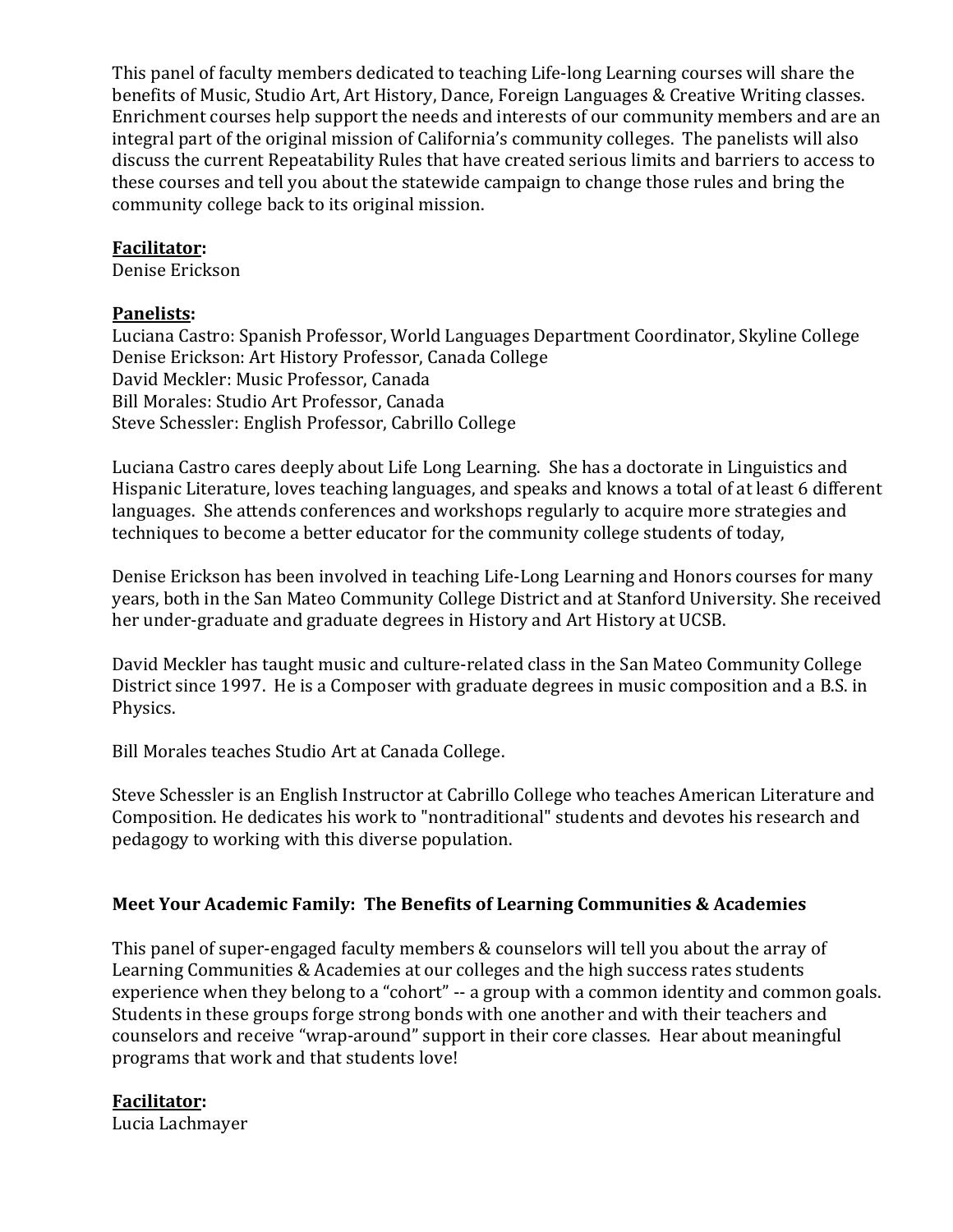# **Panelists:**

Liza Erpelo: Kababayan Program Coordinator Nathan Jones: ASTEP Program Coordinator Lucia Lachmayr: Puente Program Coordianator Mustafa Popal: Social Justice League member Will Sapigao: First Year Experience Co-Coordinator John Ulloa: Honors Transfer Program Coordinator

Liza Erpelo teaches English at Skyline College and she is the Coordinator of the Kababayan Program.

Nathan Jones teaches English at Skyline College and he is the Coordinator for ASTEP, African-American Success Through Excellence & Persistence Program.

Lucia Lachmayr teaches all levels of English at Skyline College, from pre-collegiate writing through Literature courses, focusing on themes of social & educational justice. She co-coordinates the Puente Program and co-chairs the Student Equity working group on campus.

Mustafa Popal teaches History & Ethnic Studies at Skyline College and he helps coordinate the Social Justice League.

John Ulloa teaches History & Ethnic Studies at Skyline College and he is the Coordinator of the Honors Transfer Program.